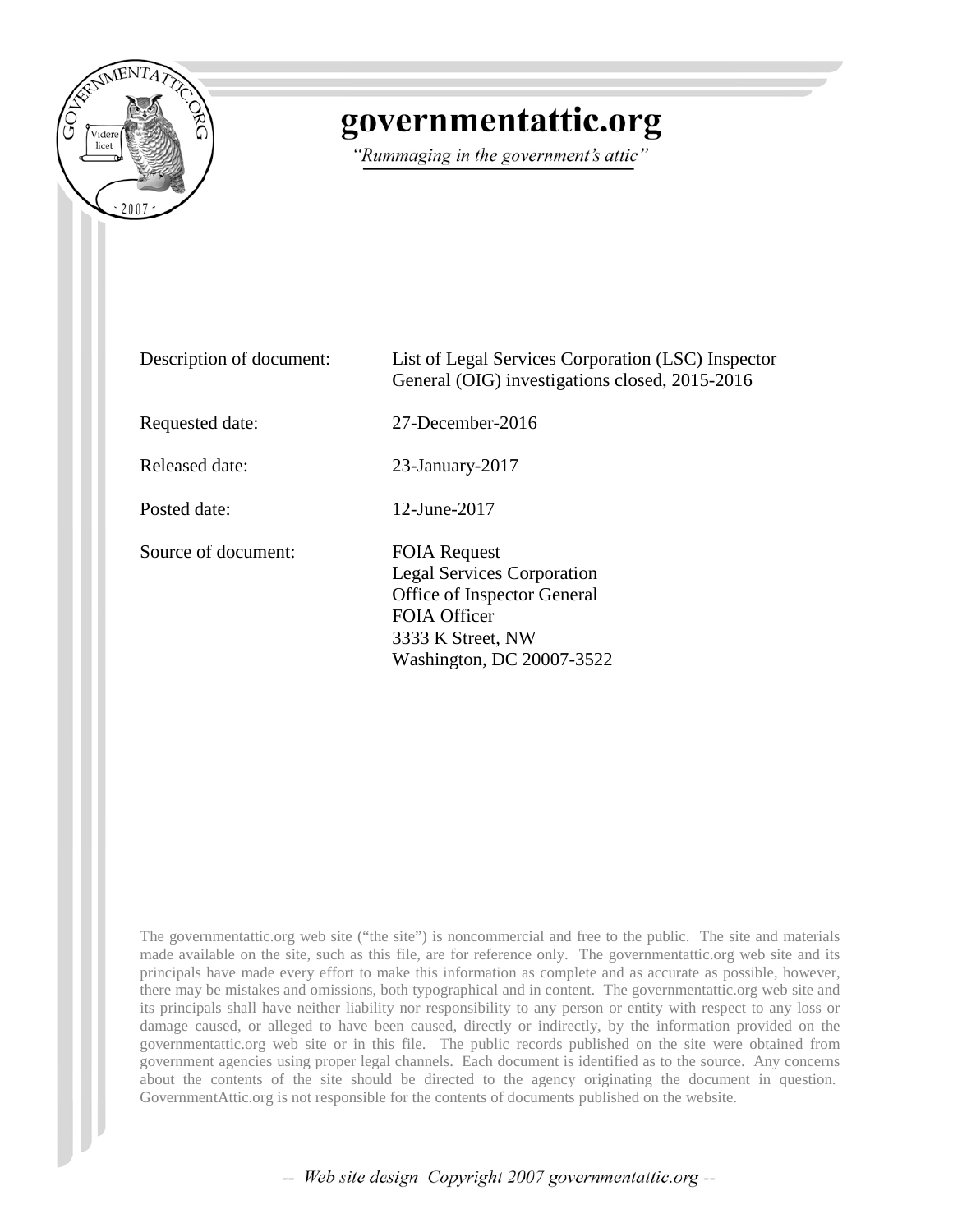

Office of Inspector General Legal Services Corporation

3333 K Street, NW; 3rd Floor Washington, DC 20007-3558 202.295.1660 (p) 202.337.6616 (f) www.oig.lsc.gov

January 23, 2017

Re: FOIA Request 17-3

This is in response to your Freedom of Information Act (FOIA) request, received in this office on December 27, 2016, seeking a "copy or printout of the list of LSC OIG investigations closed during calendar year 2015 and calendar year 2016."

Enclosed please find one page of information responsive to your request, which is being released in part.

I am withholding information from the enclosed document pursuant to Exemption 7(C) of the FOIA, 5 U.S.C. § 552(b)(7)(C), which protects information compiled for law enforcement purposes, the release of which "could reasonably be expected to constitute an unwarranted invasion of personal privacy." The withheld material consists of names of persons or identifying information concerning individuals who were the subjects of or complainants in OIG investigations.

Moreover, please be advised that Congress excluded three discrete categories of law enforcement and national security records from the requirements of the FOIA. See 5 U.S.C. § 552(c) (2006 & Supp. IV (2010)). This response is limited to those records that are subject to the requirements of the FOIA. This is a standard notification that is given to all our requesters and should not be taken as an indication that excluded records do, or do not, exist.

If you are dissatisfied with this response you may appeal, within 90 days of your receipt of this letter, to:

> Jeffrey E. Schanz, Inspector General Legal Services Corporation 3333 K St., N.W., 3<sup>rd</sup> Floor Washington, DC 20007

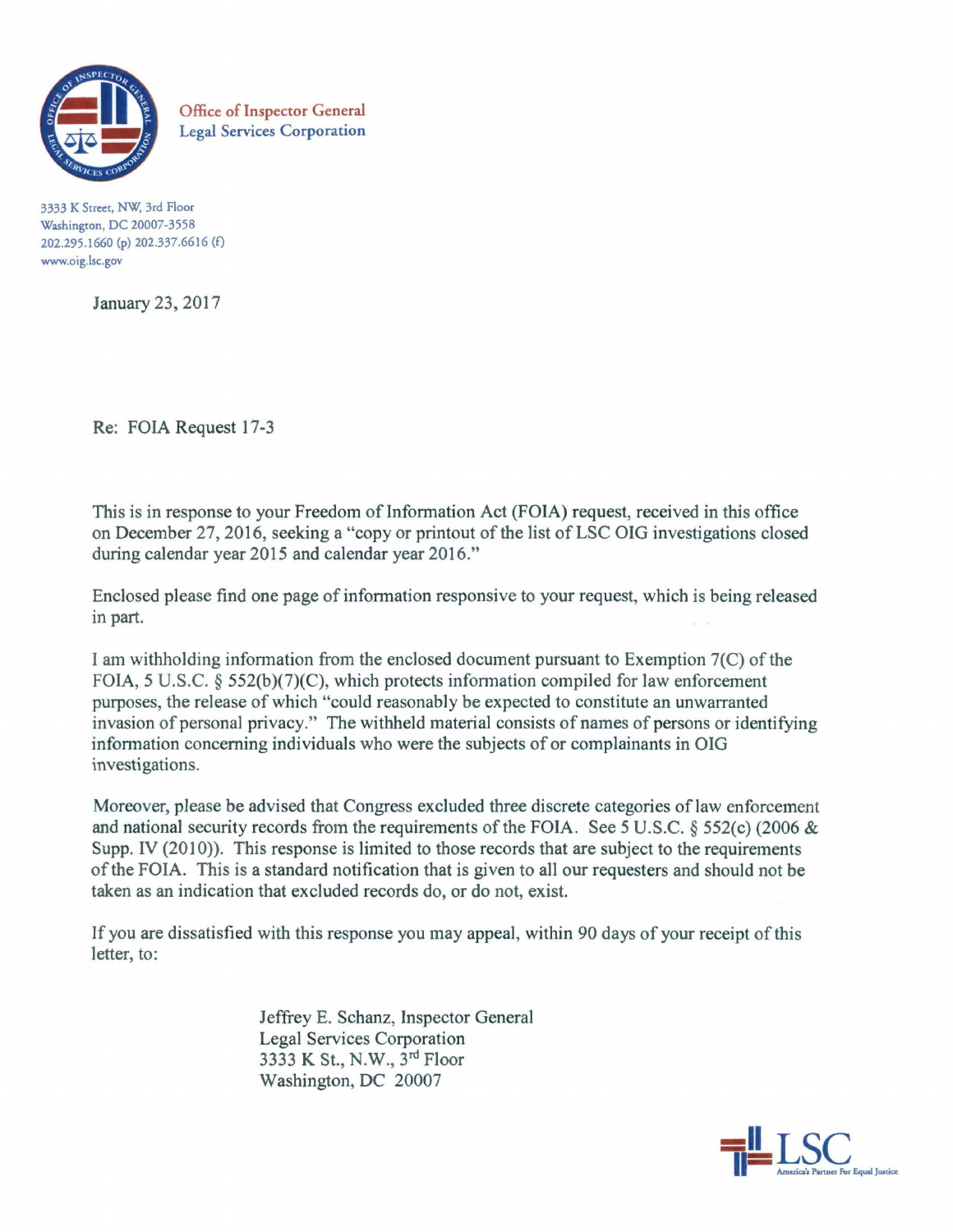Both the envelope and the letter must be clearly marked "Freedom of Information Act Appeal."

Respectfully,  $\mathscr{W}$ 

Thomas P. Hester, Jr. Associate Counsel Office of Inspector General Legal Services Corporation